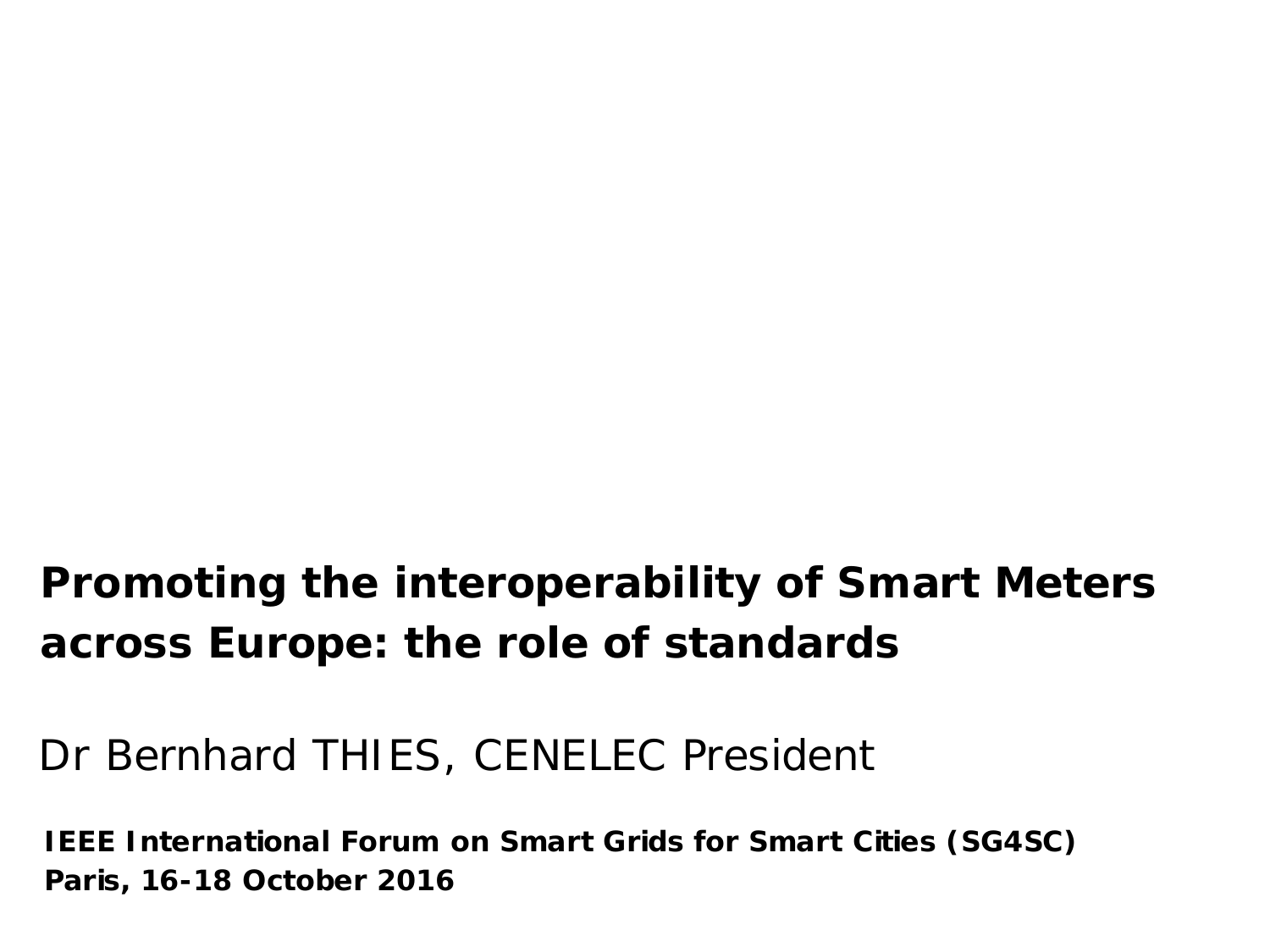#### **Content**

- CFN and CFNFLFC
- Smart Metering in Europe the context
- Mandate M/441
- The Smart Meters Coordination Group (SM-CG)
- European standards & Additional Functionalities
- The Reference Architecture
- Security and Privacy aspects and Demand response
- Links with Smart Grids
- Smart Metering & Smart Home
- Conclusions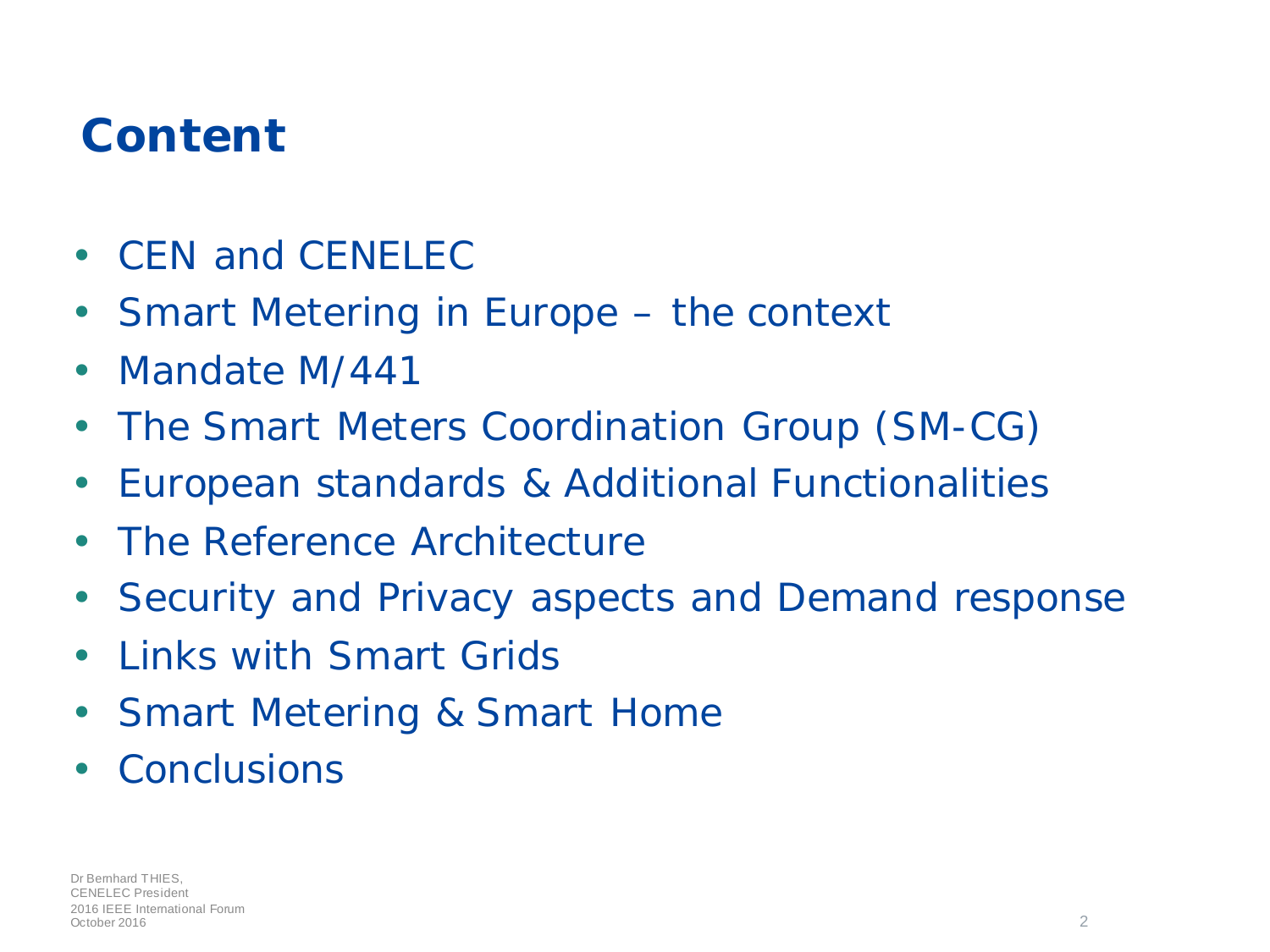**2 Organizations**

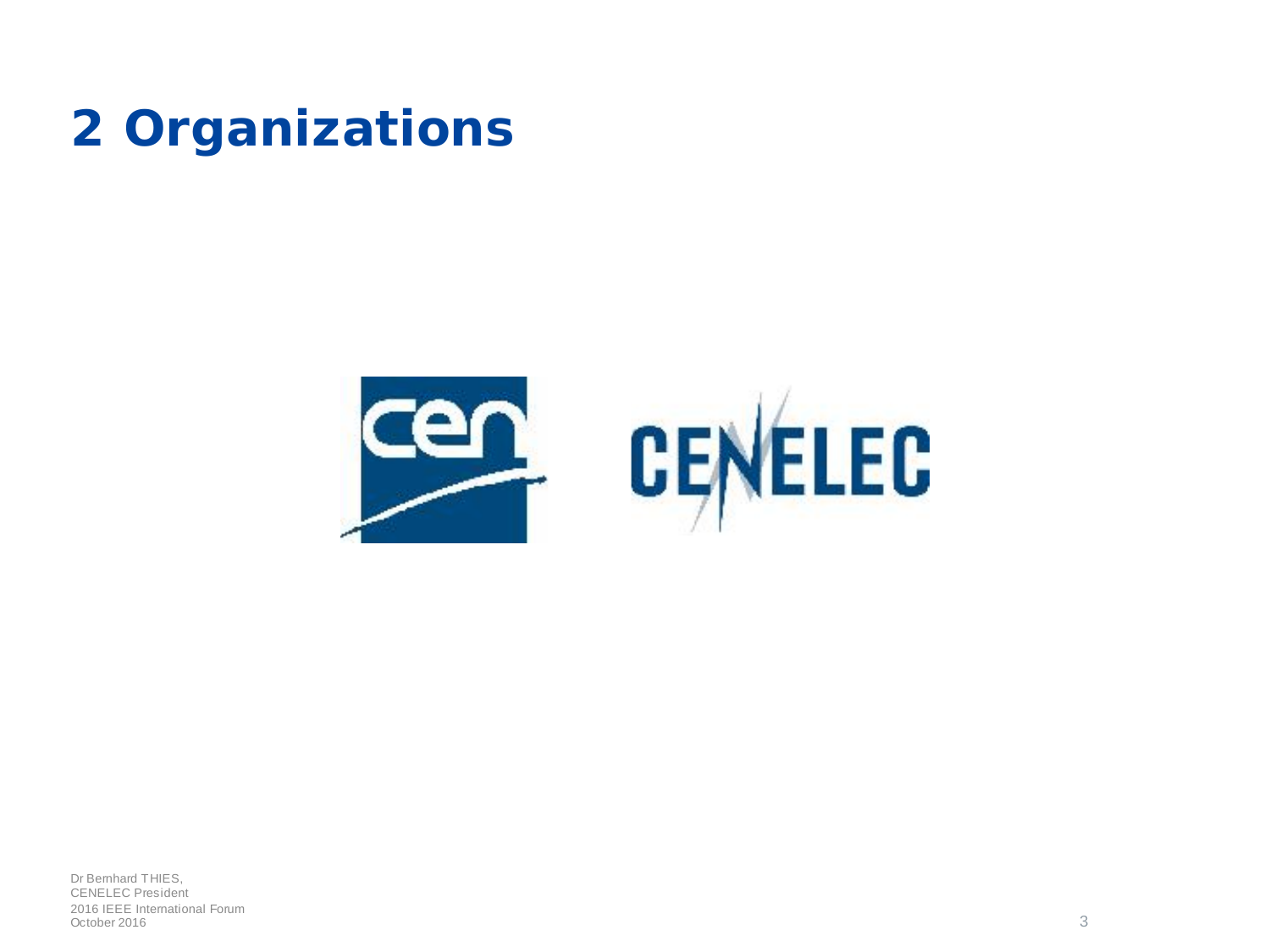# **1 Network**

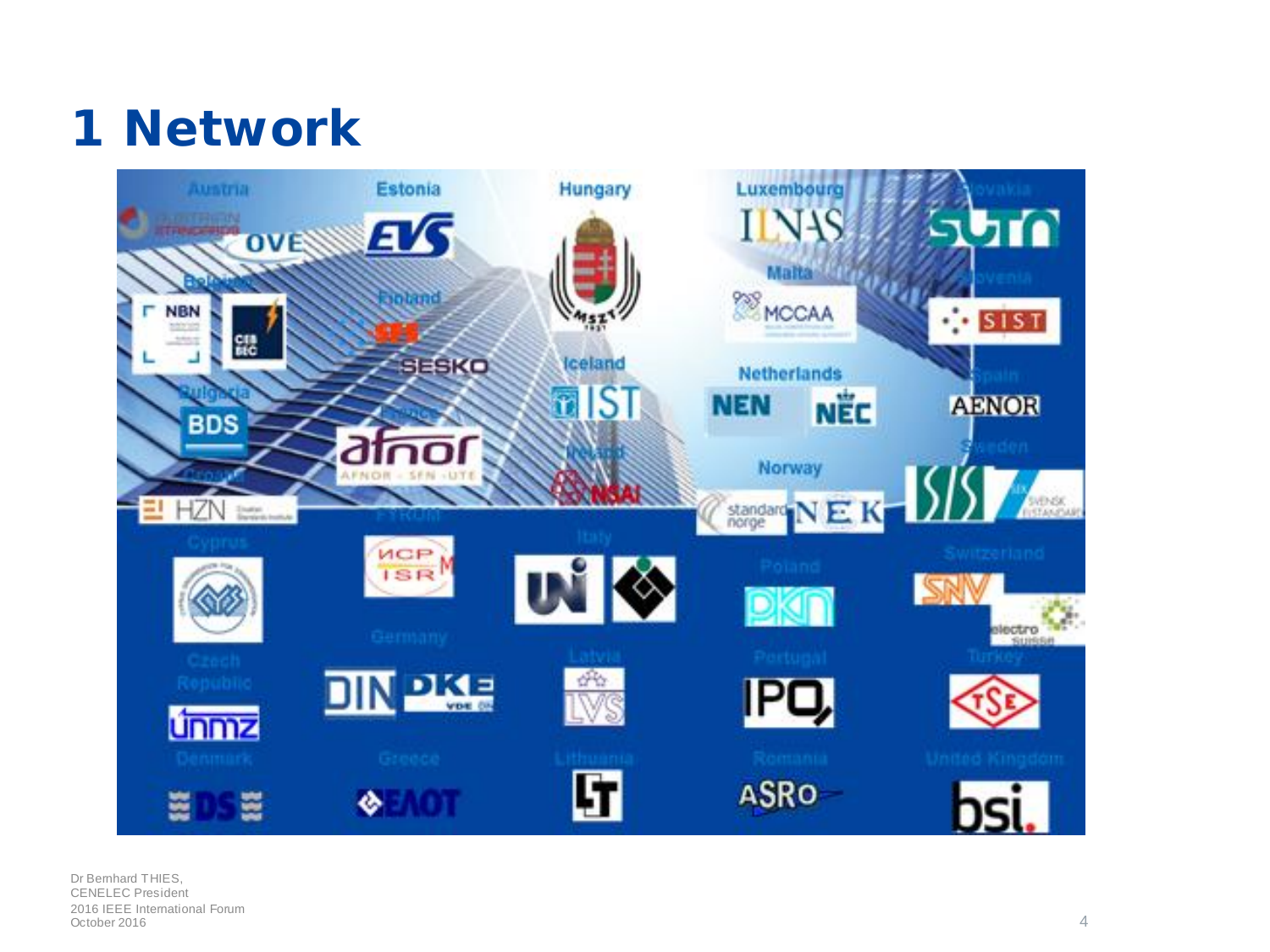# **CEN and CENELEC Development of Standards**

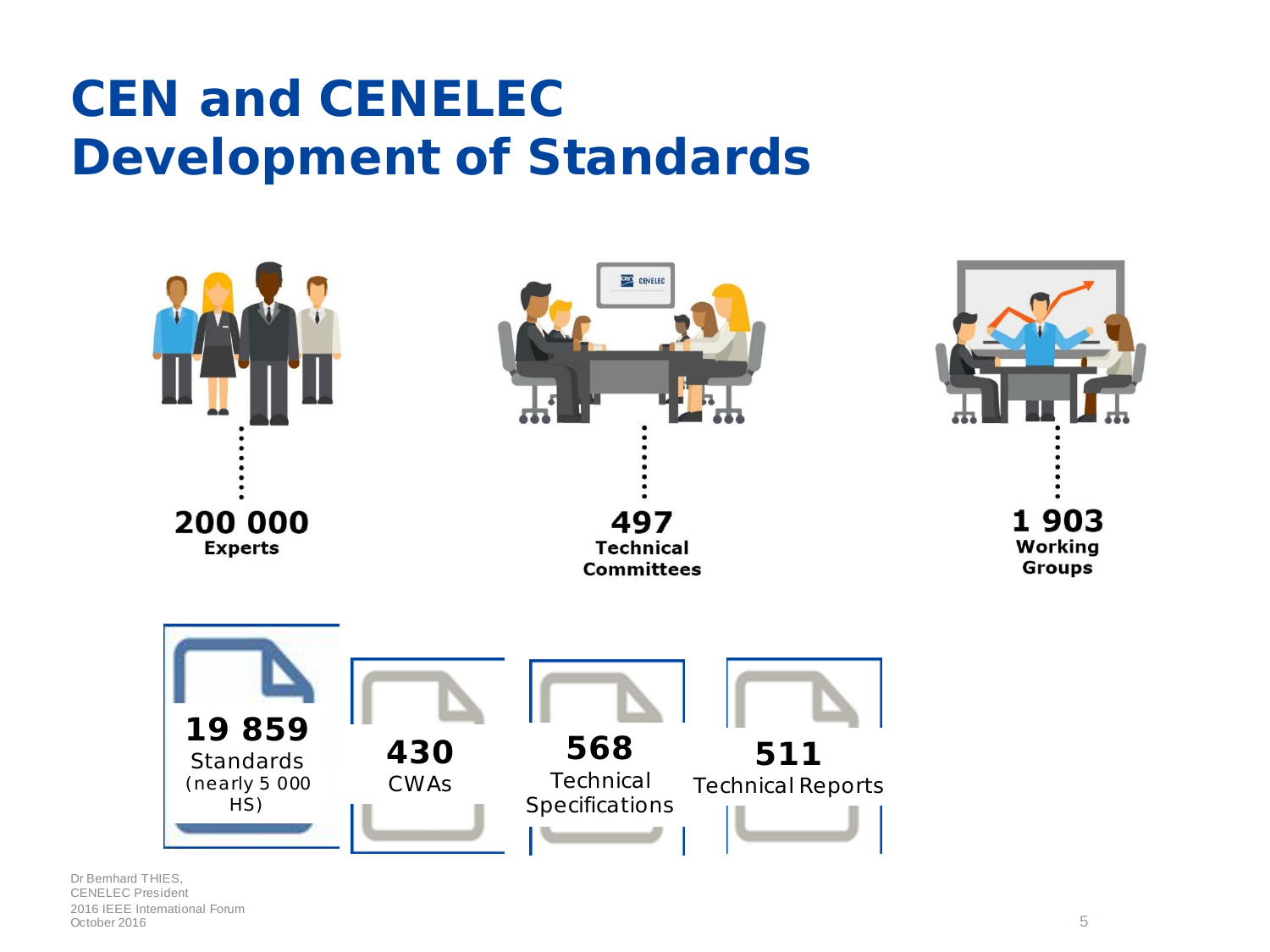#### CEN and CENELEC activities

Energy ICT **Machinery Healthcare Materials** 

Pressure equipment Transport and packaging Measuring instruments Research and Innovation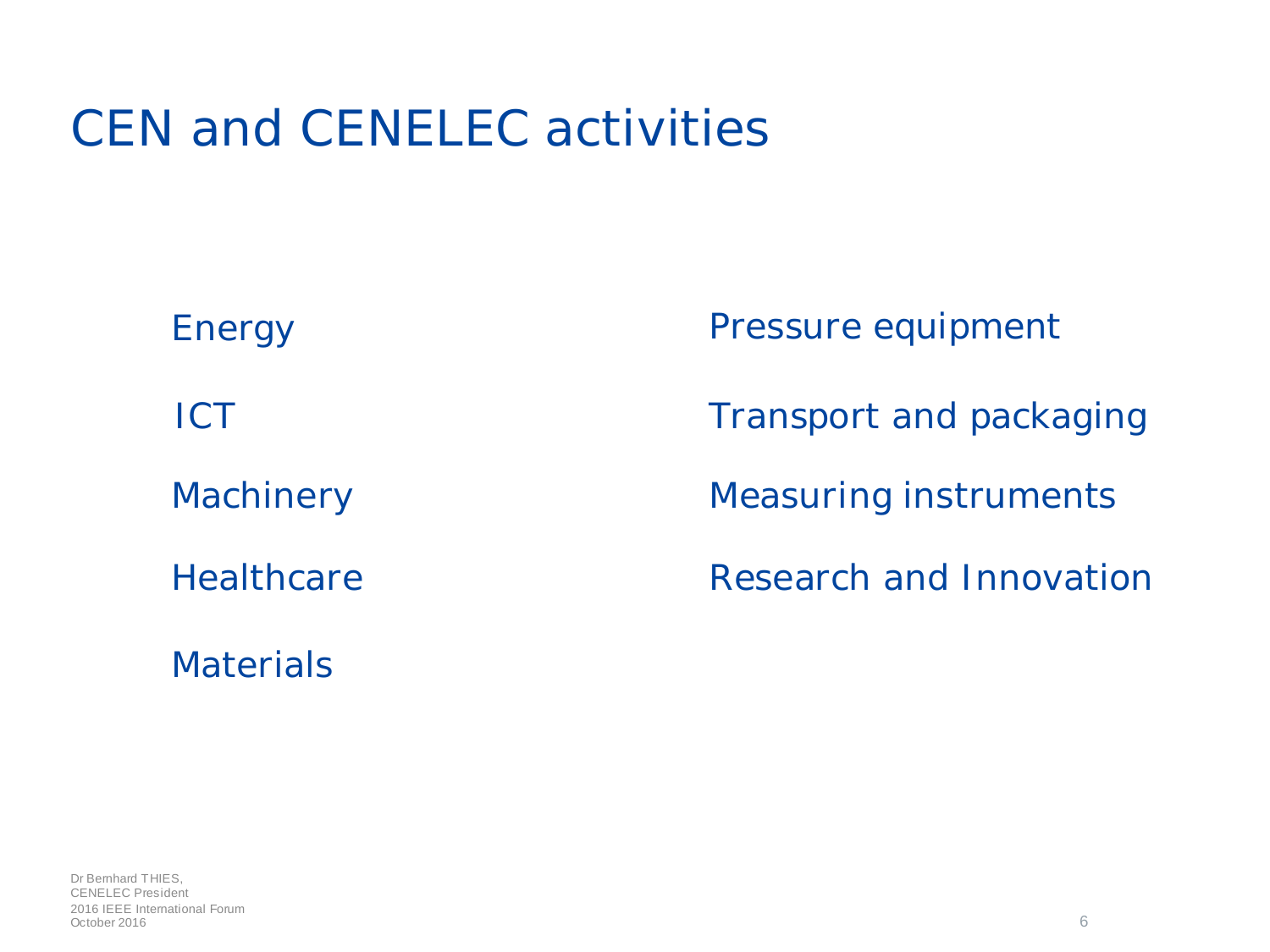# **Fundamentals – CEN and CENELEC standards are …**

- Based on the **national delegation** principle
- Representing a **consensus** among all interested parties, including industry & SMEs and societal stakeholders
- **Voluntary**
- Developed by **independent** organizations clearly distinct from authorities
- **Highly aligned** with ISO and IEC standards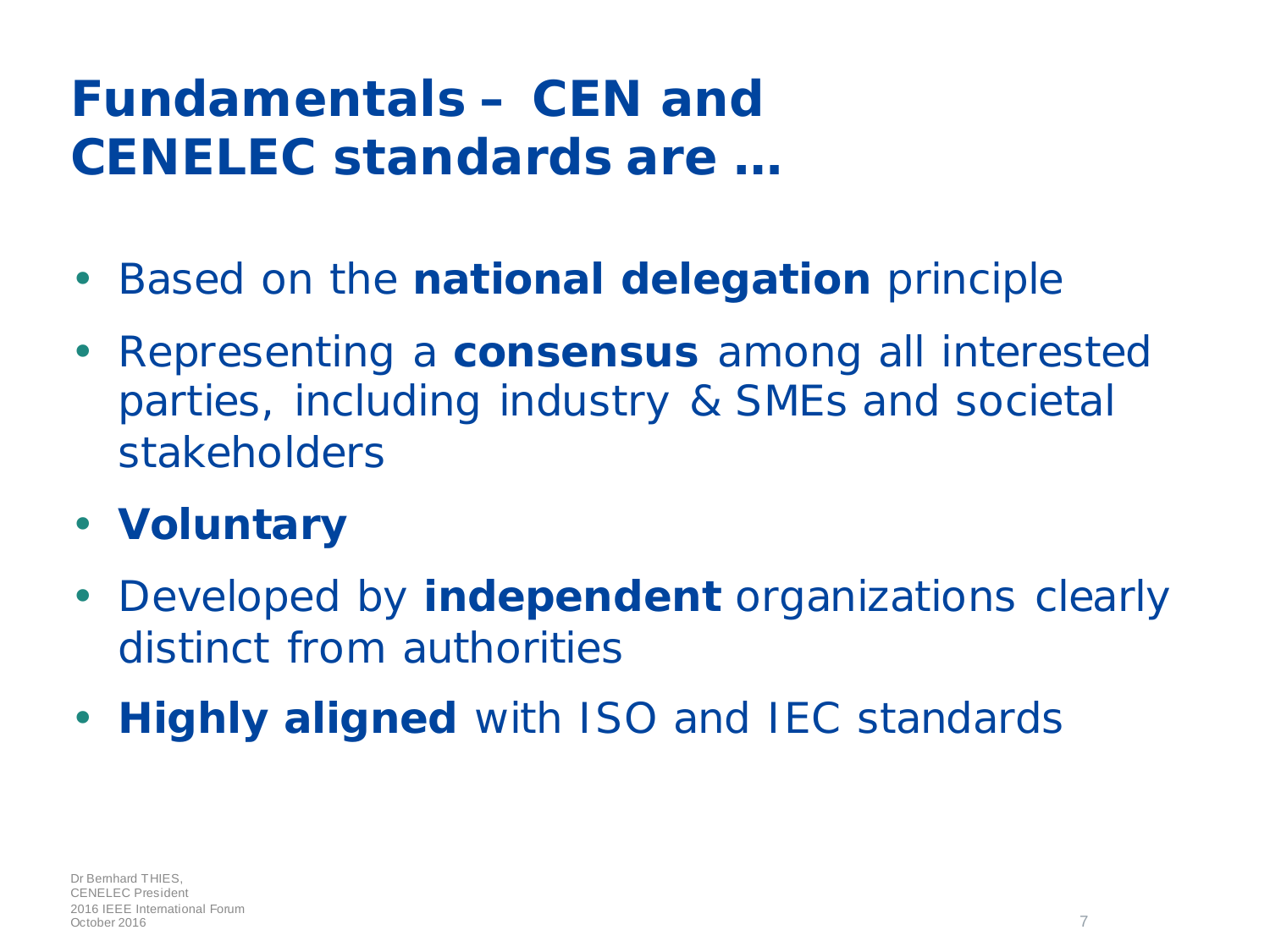### **A unique system**



CEN, CENELEC and ETSI Officially recognised as European Standardization Organizations (Regulation EU 1025/2012)

**1 European Standard**



 $\rightarrow$  33 identical national standards

 $\rightarrow$  All conflicting standards removed

**Access to a market of 600 Million consumers!**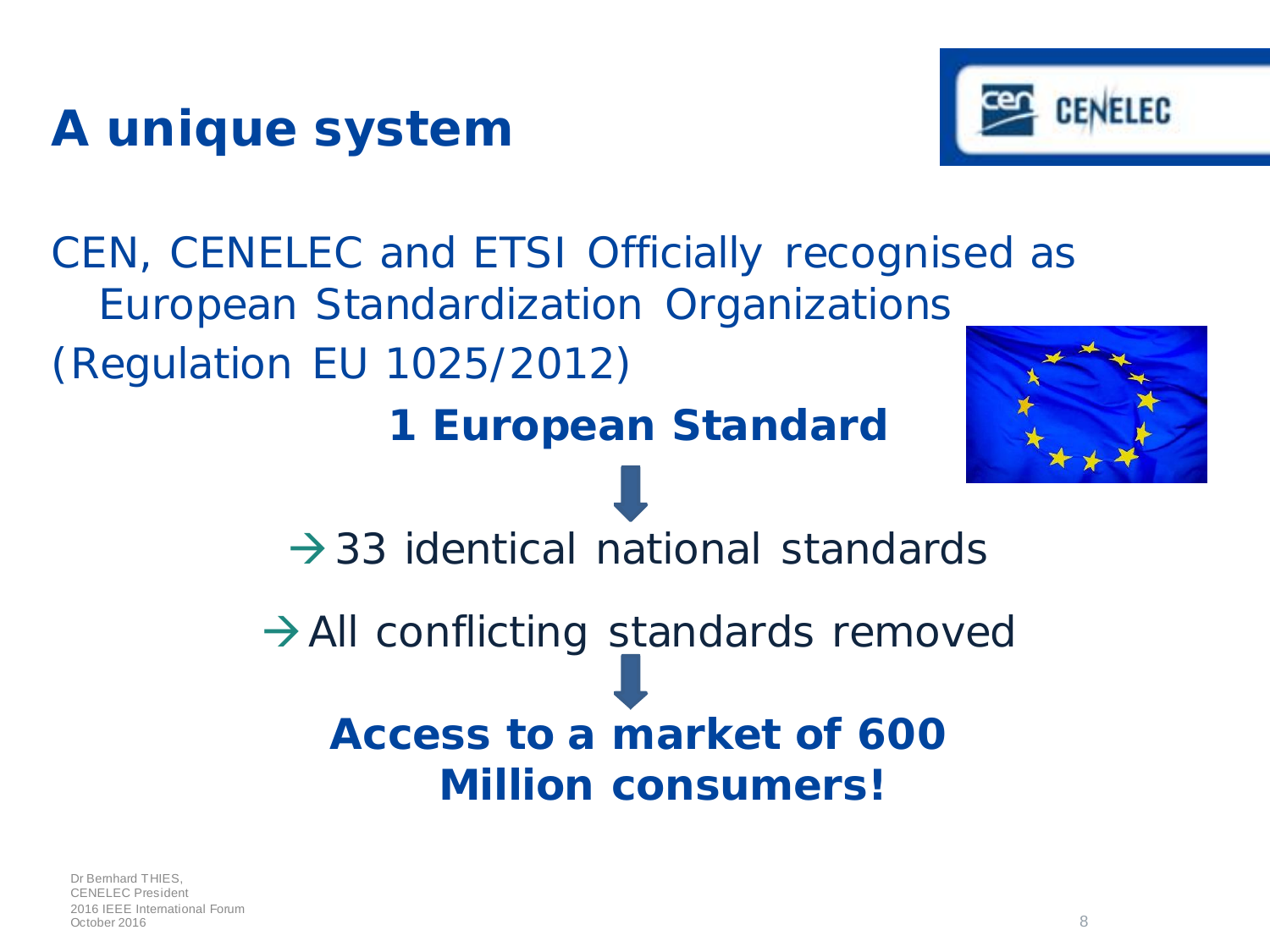#### **Smart Meters - Background**

EU Directives on common rules for the internal market for electricity and gas (2009/72/EC and 2009/73/EC)

- implementation of 'intelligent metering systems' assisting the active participation of consumers
- If assessed positively, at least 80 % of consumers shall be equipped with intelligent metering systems by 2020
- Member States shall ensure the interoperability of those metering system

EU Directive on Energy end-use efficiency and Energy services (2012/27/EU)

EC Recommendation on the preparation for the roll-out of Smart Metering System (2012/148/EU)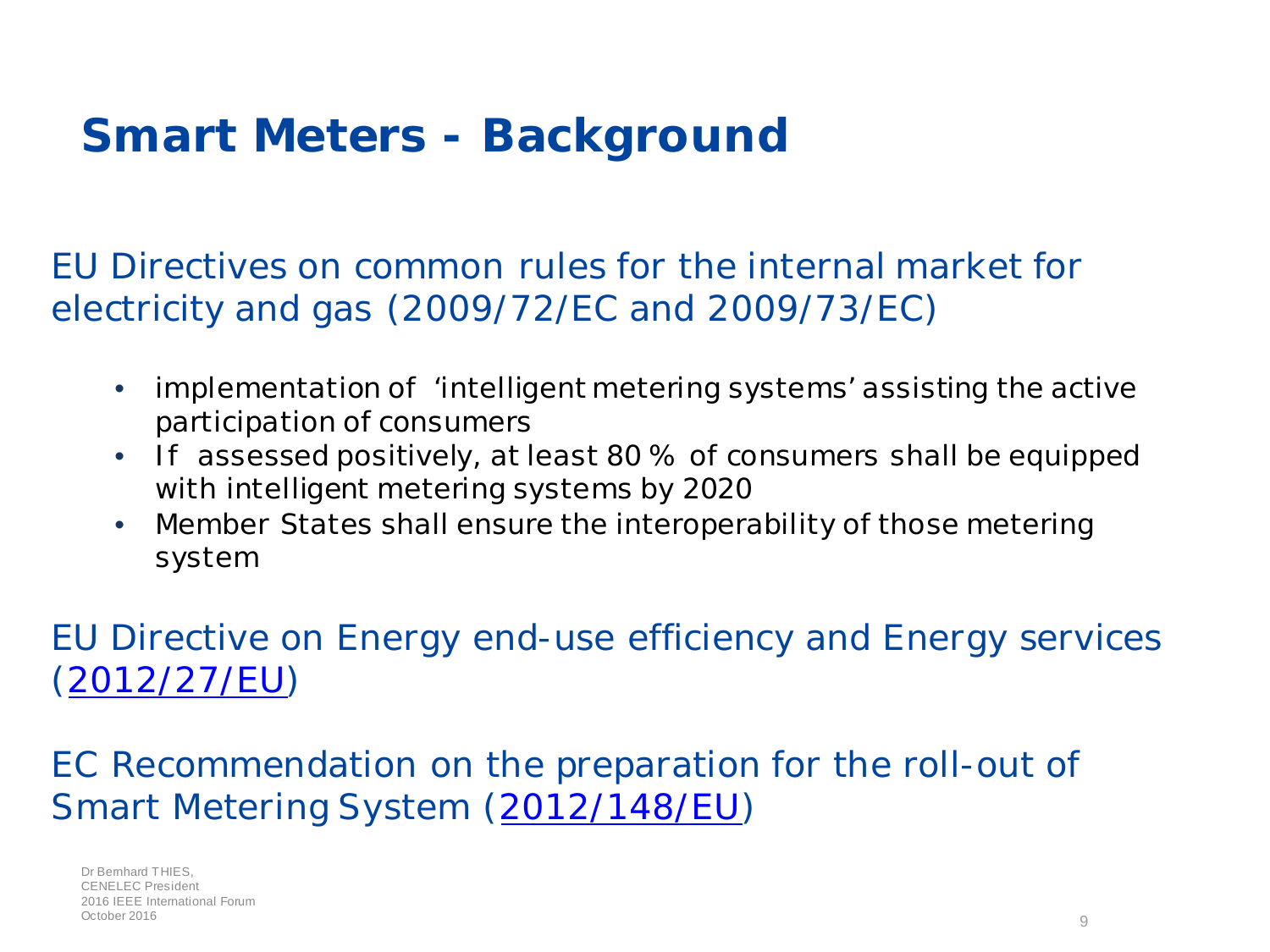#### **Mandate M/441**

- EC Standardization mandate M/441 on Smart Metering (2009)
- To improve customer awareness of actual consumption in order to allow timely adaptation to their demands
- By means of:
- **European standards allowing interoperability** of utility meters (for electricity, gas, water and heat)
- Fully integrated solutions, modular and multi-part solutions.
- Architecture must be scalable and adaptable to *interestance* communications media
- **Secure data exchange**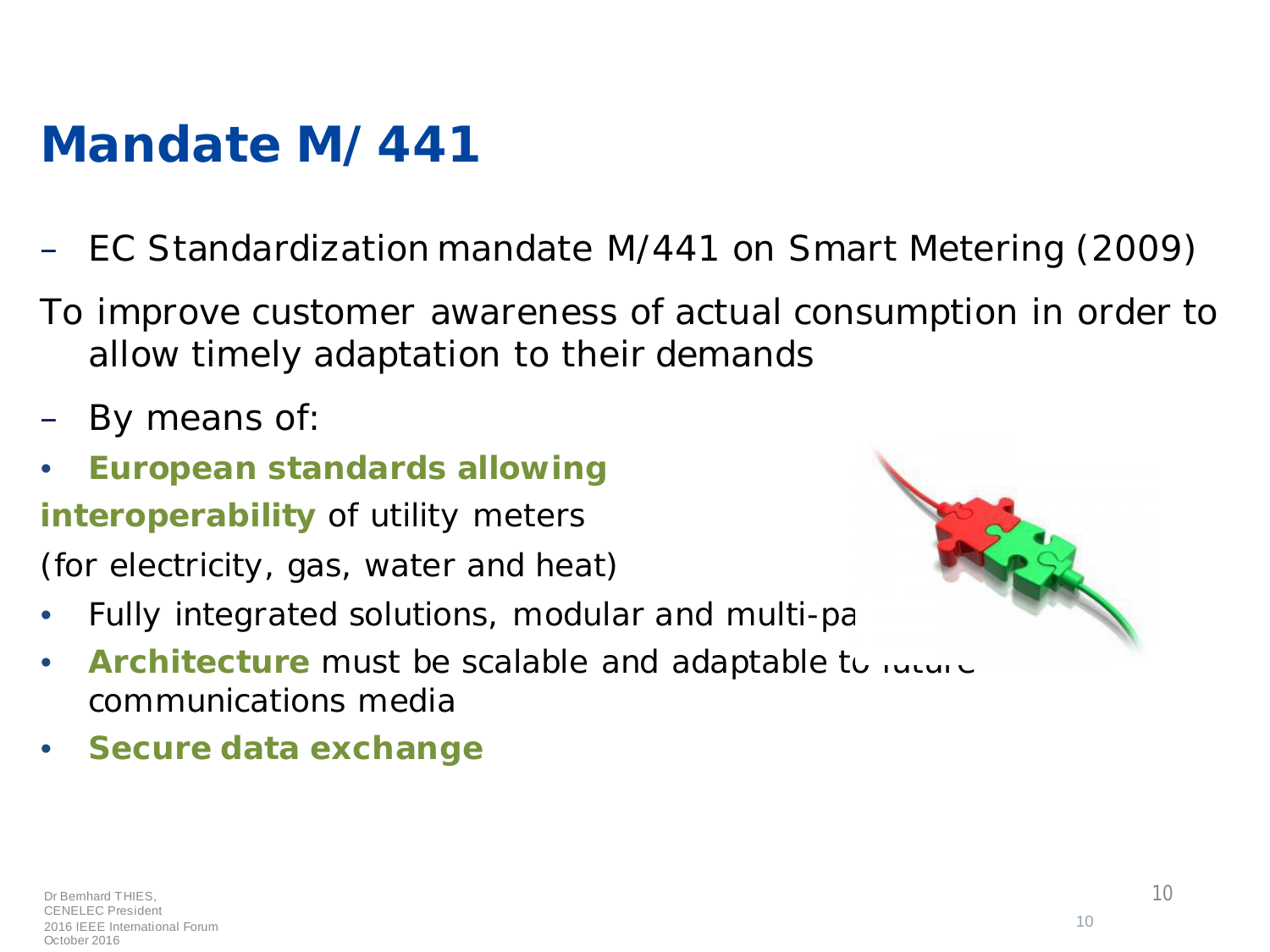# The Smart Meters Coordination **Group (SM-CG)**

In response to Mandate M/441, the European Standardization Organizations (ESOs), CEN, CENELEC and ETSI decided to combine their expertise and resources by establishing the Smart Meters Coordination Group (SM-CG)

A **joint advisory body** that provides a focal point concerning smart metering standardization issues

**Objectives**

Q**Provide recommendations to the ESOs**



**Monitor new developments in smart metering applications** 

**Advise on communication technology standardization**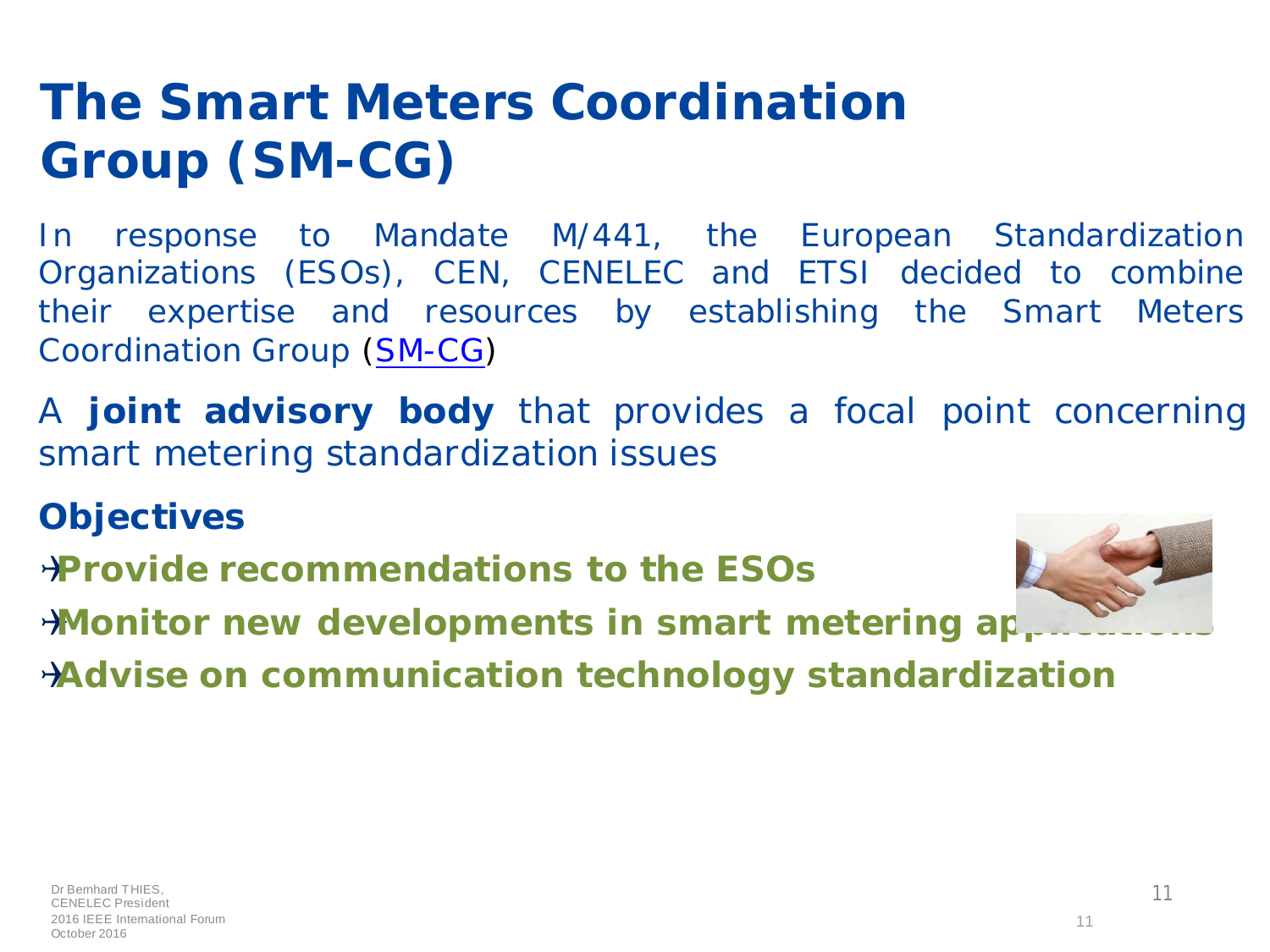# **The Smart Meters Coordination Group (SM-CG)**

- SM-CG brings together **CEN, CENELEC and ETSI** and a **wide group of stakeholders** - energy regulators, industry, manufacturers, consumers...
- Combines **traditional utilities** with the fast changing world of **communications (IT)**
- All European stakeholders represented in smart metering standardisation programme
- Includes **electricity, gas, water & heat** applications
- Challenging context by virtue of the **goals** and **scale of smart meter deployment**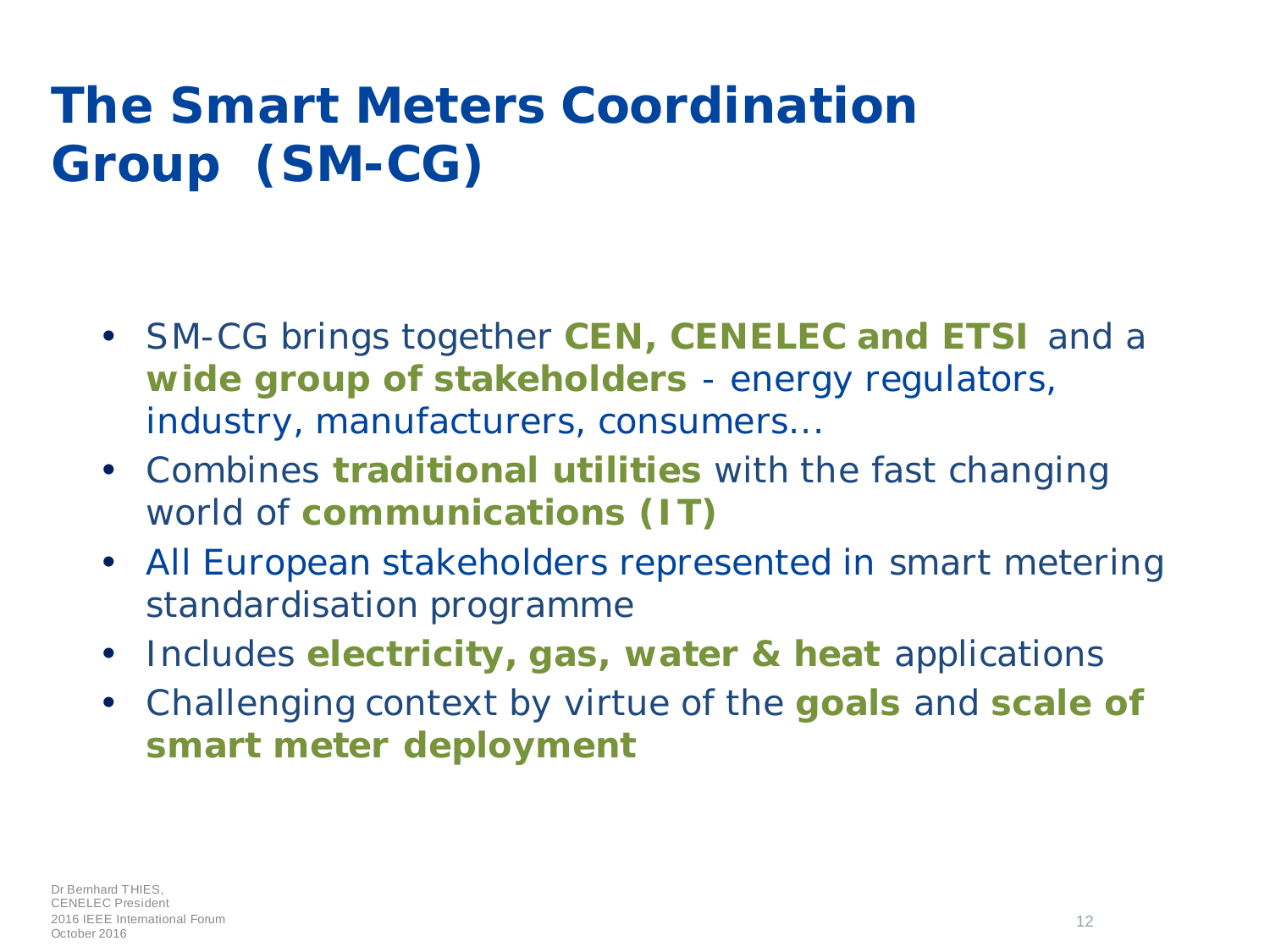# **Main TCs involved**

- CLC/TC 13 'Electrical energy measurement and control'
- CLC/TC 205 'Home and Building Electronic Systems (HBES)'
- CEN/TC 294 'Communication systems for meters and remote reading of meters'
- ETSI/TC M2M 'Machine to Machine'

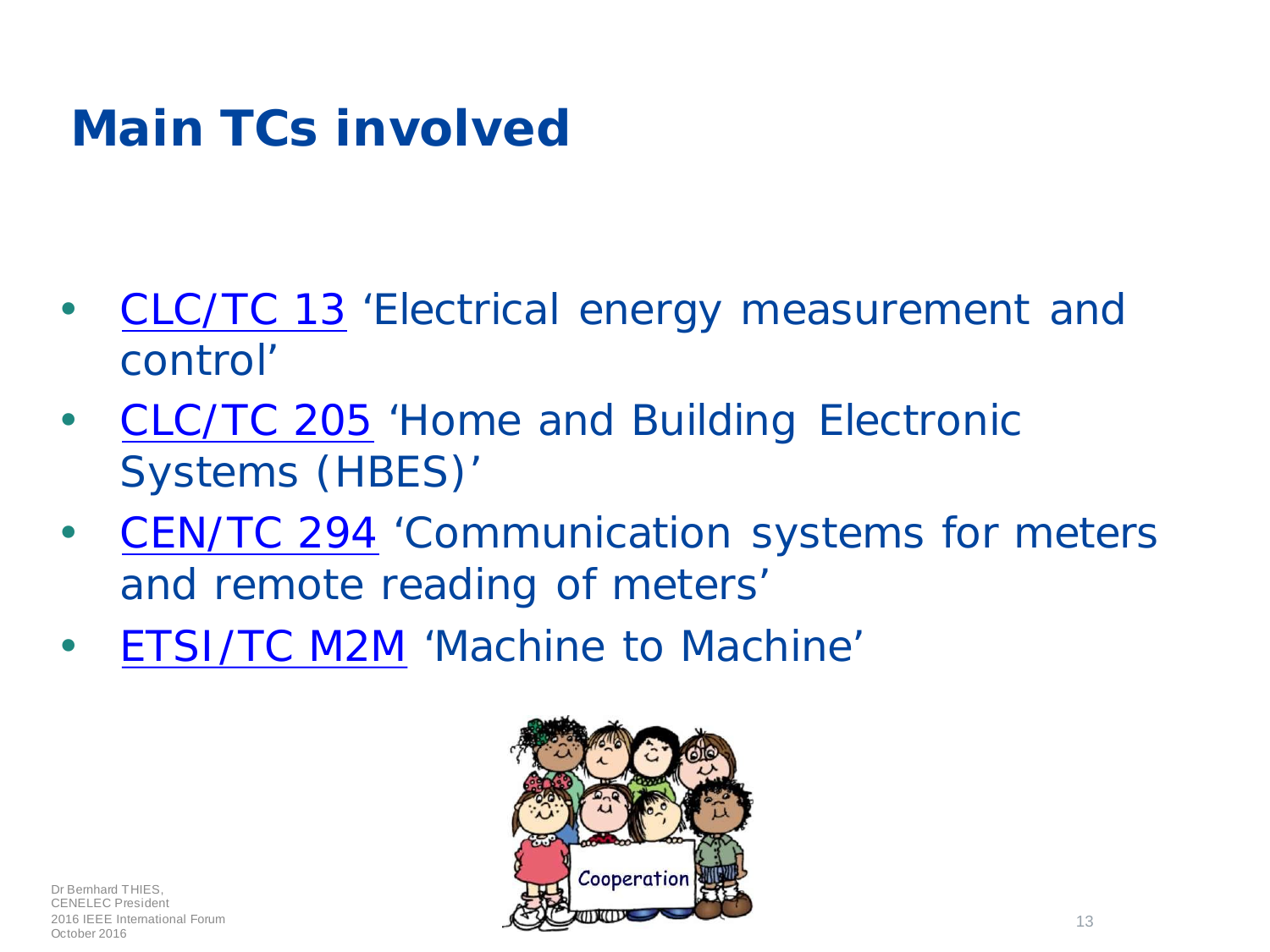#### **Additional Functionalities for smart metering systems**

**F1** – Remote reading of metrological register(s) and provision to designated market organisations *(Automatic Meter Reading)*

**F2** – Two-ways communication between the metering system and designated market organisation(s) *(information exchange)*

**F3** – To support advance tariffing and payment systems *(e.g. prepayment)*

**F4** – To allow remote disablement and enablement of supply and flow/power limitation *(gas flow shut down, reopening?)*

**F5** – To provide secure communication enabling the smart meter to export metrological data for display and potential analysis to the end consumer or a third party designated by the end consumer *(customer display)*

**F6** – To provide information via web portal/gateway to an in-home/building display or auxiliary equipment *(to facilitate energy services*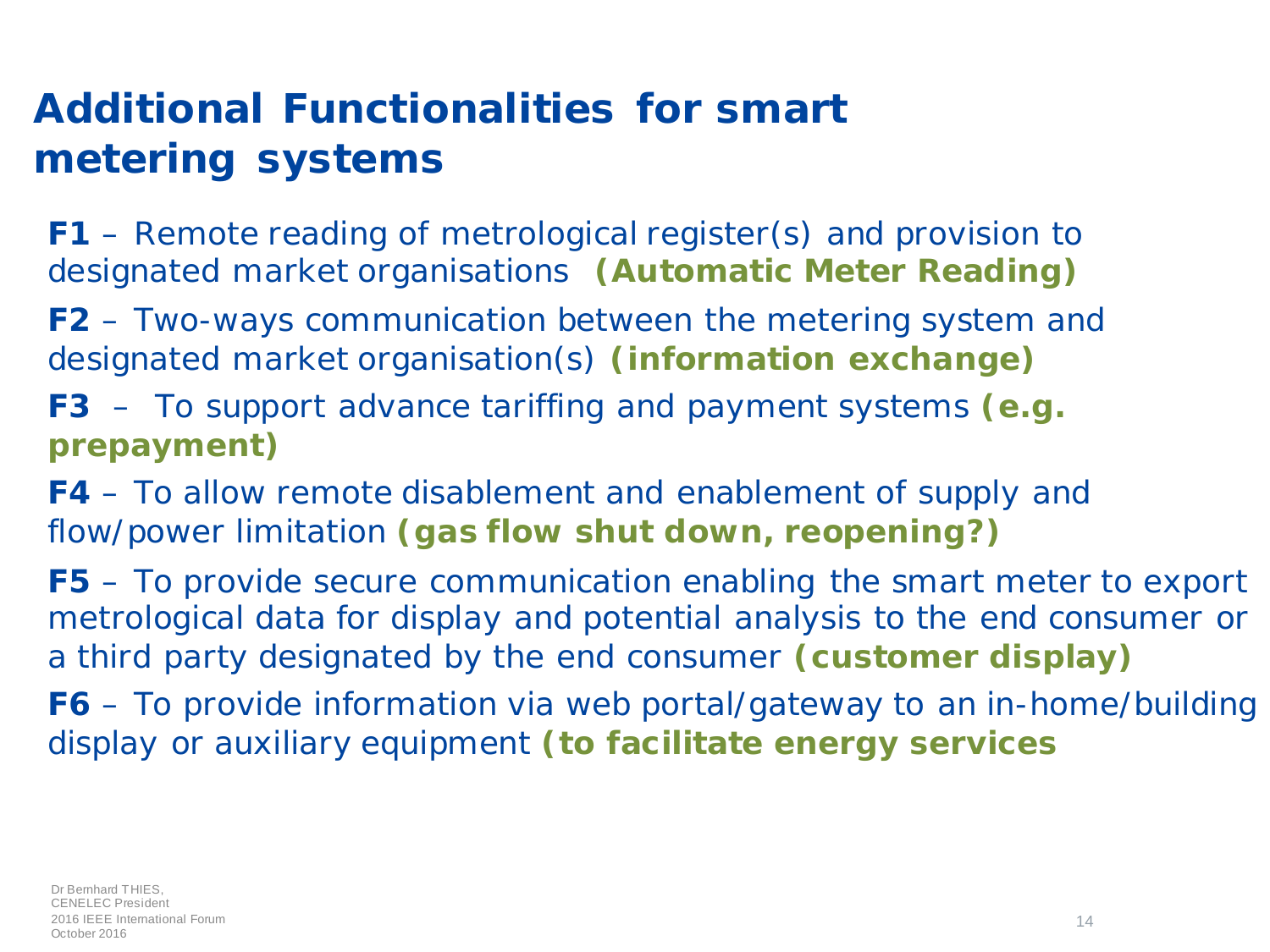#### **Achievements in Phase I and II**

- **CEN-CLC-ETSI Technical Report 50572:2011 (Phase I)**
	- 'Functional reference architecture for communications in smart metering systems'
	- Adopted in December 2011, freely available on CEN-CLC website
- **Development of European Standards containing harmonised solutions for additional functionalities within interoperable frameworks (Phase II)**

SM-CG report (2012) - a summary of all the work undertaken during the period 2009-2012 of M/441 and guidance to the reader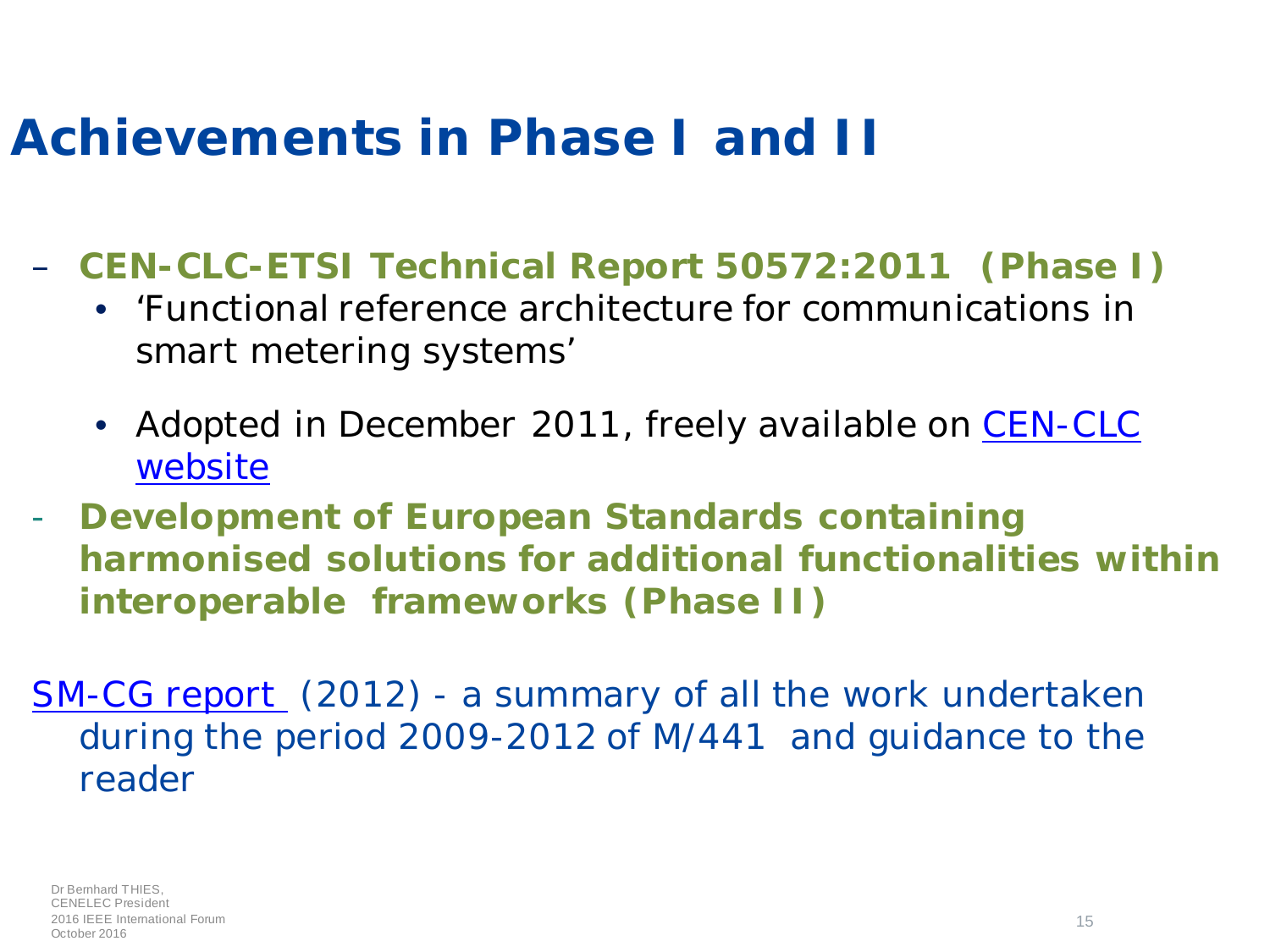## **Achievements in Phase I and II**

#### **Ongoing work programme**

– More than 60 standards available and 40 under preparation

**Use Cases**

- Guidelines for the development of Smart Metering Use Cases
- Report on Smart Metering Use Cases

#### **Work on privacy and security**

**EXMART MARTIC CO-ORDINATION GROUP - Privacy and Security approach – part I** : An approach to define **privacy and security requirements** for Smart **Metering** 

**EXMART MARTIC CO-ORDINATION GROUP - Privacy and Security approach – part II:** A repository of requirements applicable in different Member States and **compares approaches on security certification schemes** for Smart **Metering**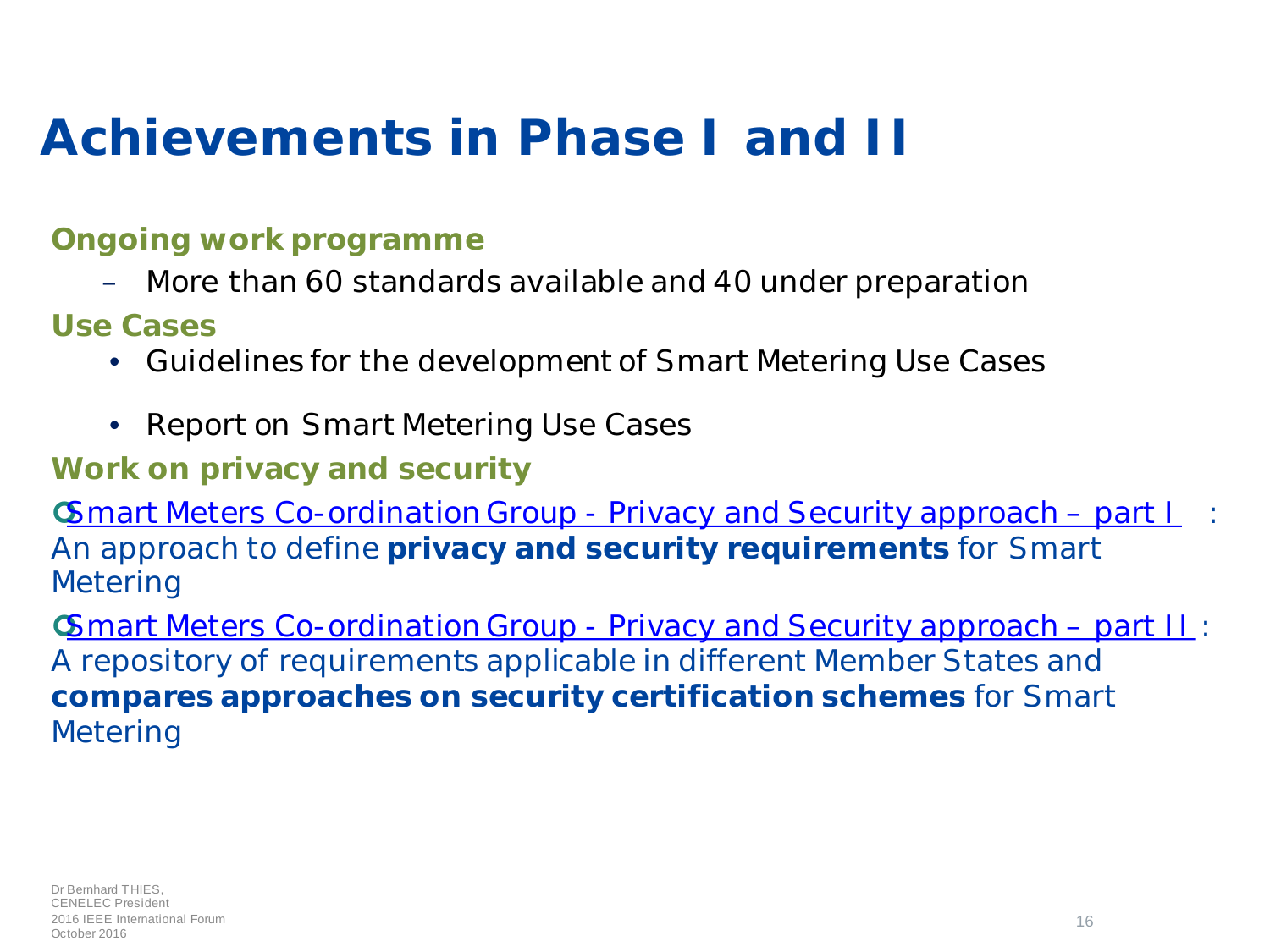#### **Achievements in Phase I and II**

- **O** Smart Meters Co-ordination Group Privacy and Security approach – part III - A **repository of security threats** and recommendations regarding security certification and an update of the status of work
- **O** Smart Meters Co-ordination Group Privacy and Security approach – part  $IV$  - A report prepared by the SM-CG Task Force on Privacy and Security about **the definition of a minimum set of requirements based on the requirements repository developed by the SMCG on privacy and security**
- **O** As follow-up the SM-CG will work on a European security certification approach for Smart Meters and other components of the AMI

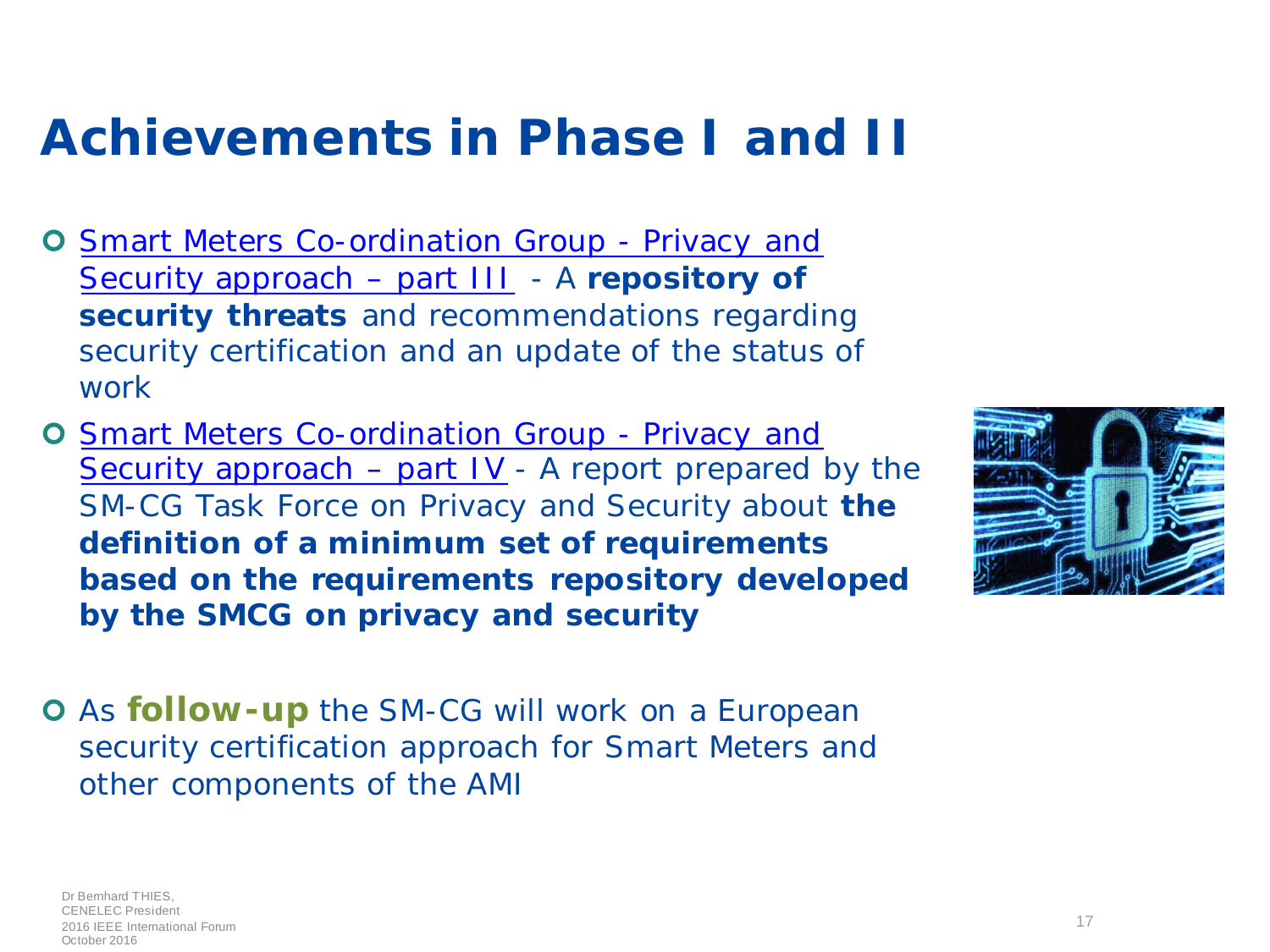#### **Demand Response**

- Demand Response functionalities **still evolving** as implementations further develop
- Standardization framework is considered **robust and flexible** to accommodate future Use Cases and the evolution of suitable standards
- **Necessary standards exist or are under development** in **CLC/TC 13** 'Equipment for electrical energy measurement and load control', **CLC/TC 294** 'Communication systems for meters and remote reading of meters', **CLC/TC 205** 'Home and Building Electronic Systems (HBES)' and **CLC/TC 57** 'Power systems management and associated information exchange'
- Next step is to **harmonise data models** that are now developed by different industries and Technical Committees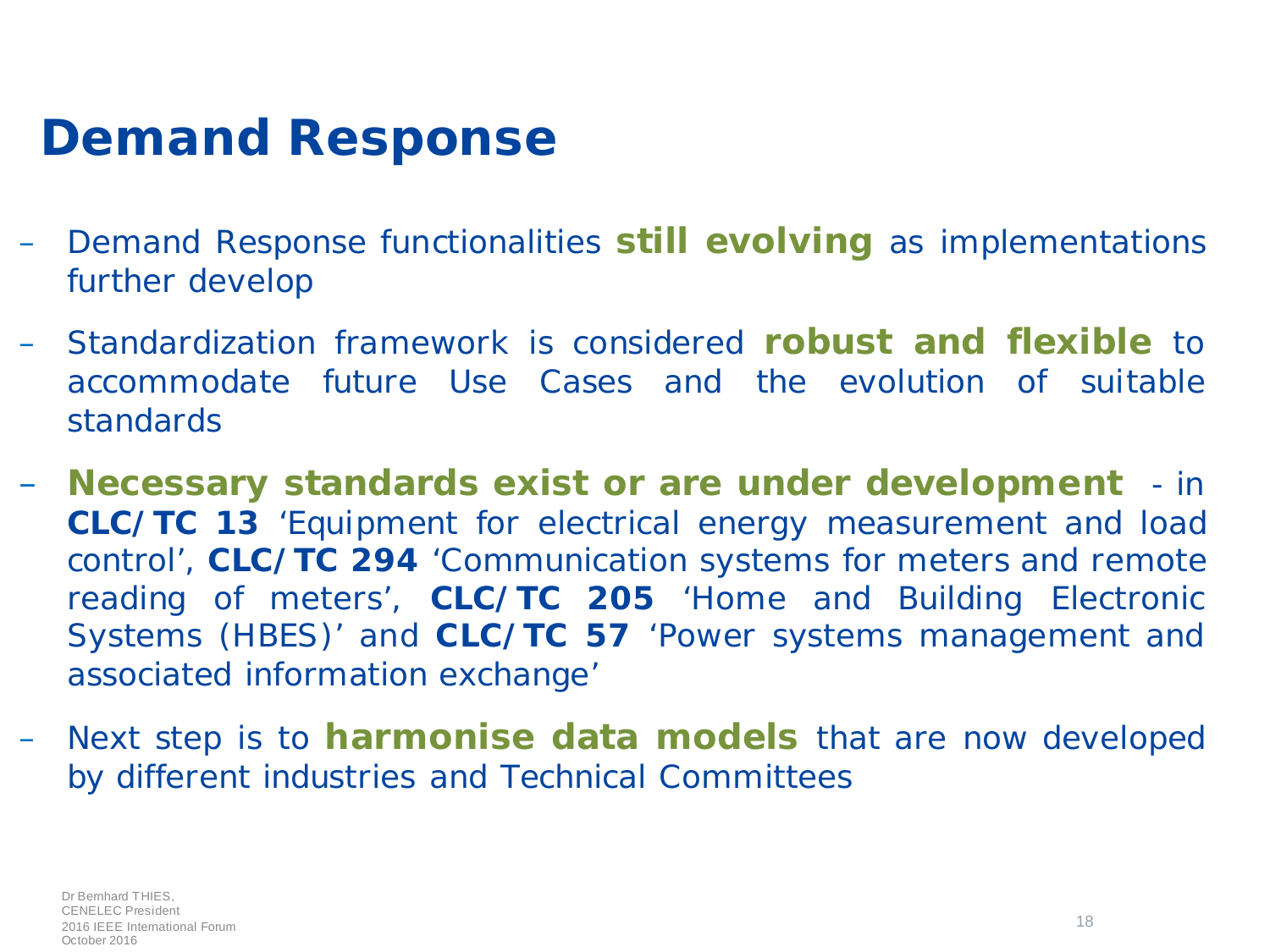### **Link with Smart Grids**

– Important additional objective of **facilitating Smart Grid applications**, notably through the incorporation of distributed generation and in **demand response**



- Smart Metering Mandate M/441 (from March 2009); Smart Grid Mandate M/490 (from June 2011)
- **Smart metering typically an important element in the smart grid infrastructure** (though Smart Grid applications outside M/441 scope)
- **Close liaison** between Smart Meter & Grids groups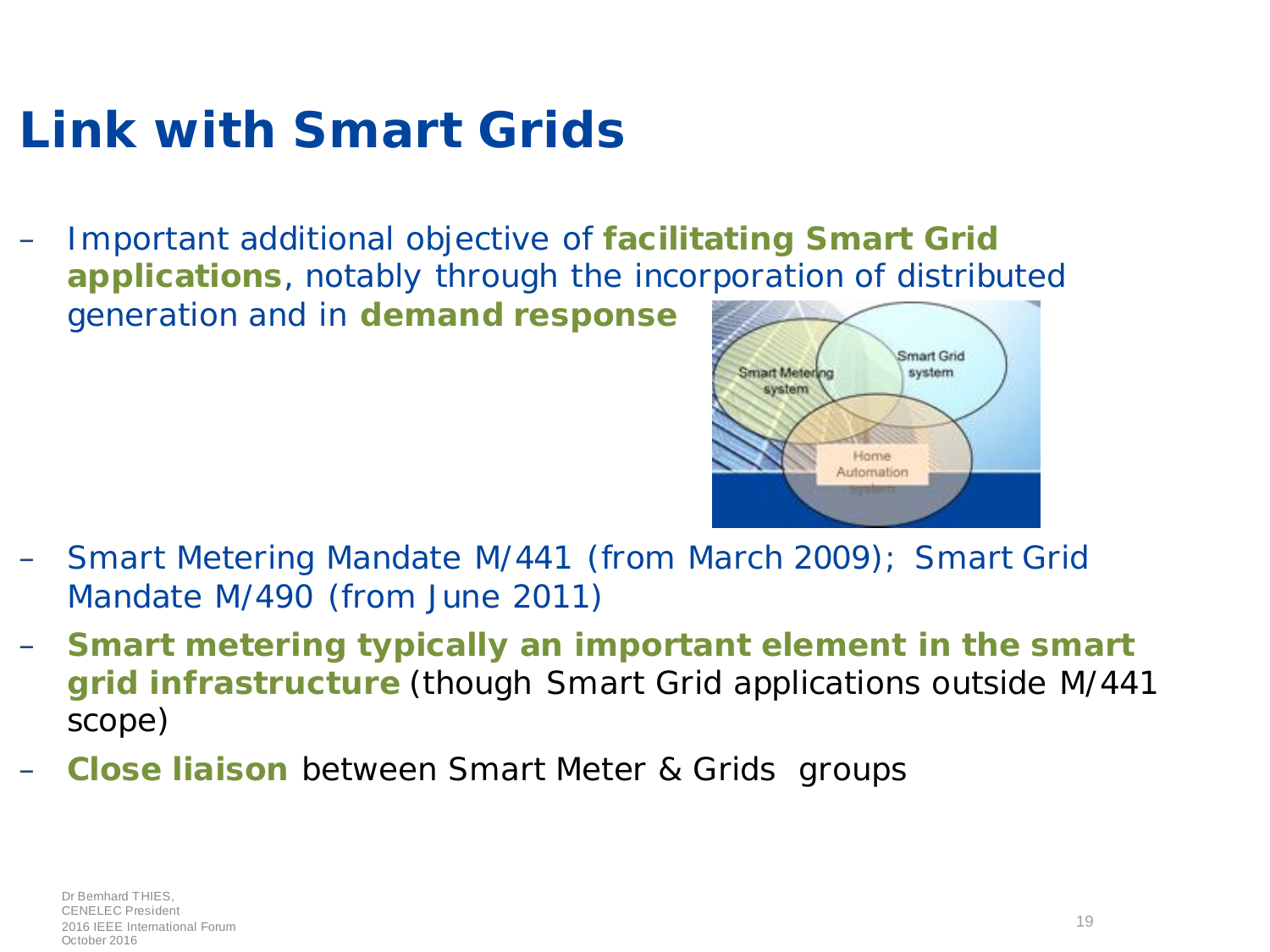#### **Smart metering & smart grid architectures (M/441 & M/490)**

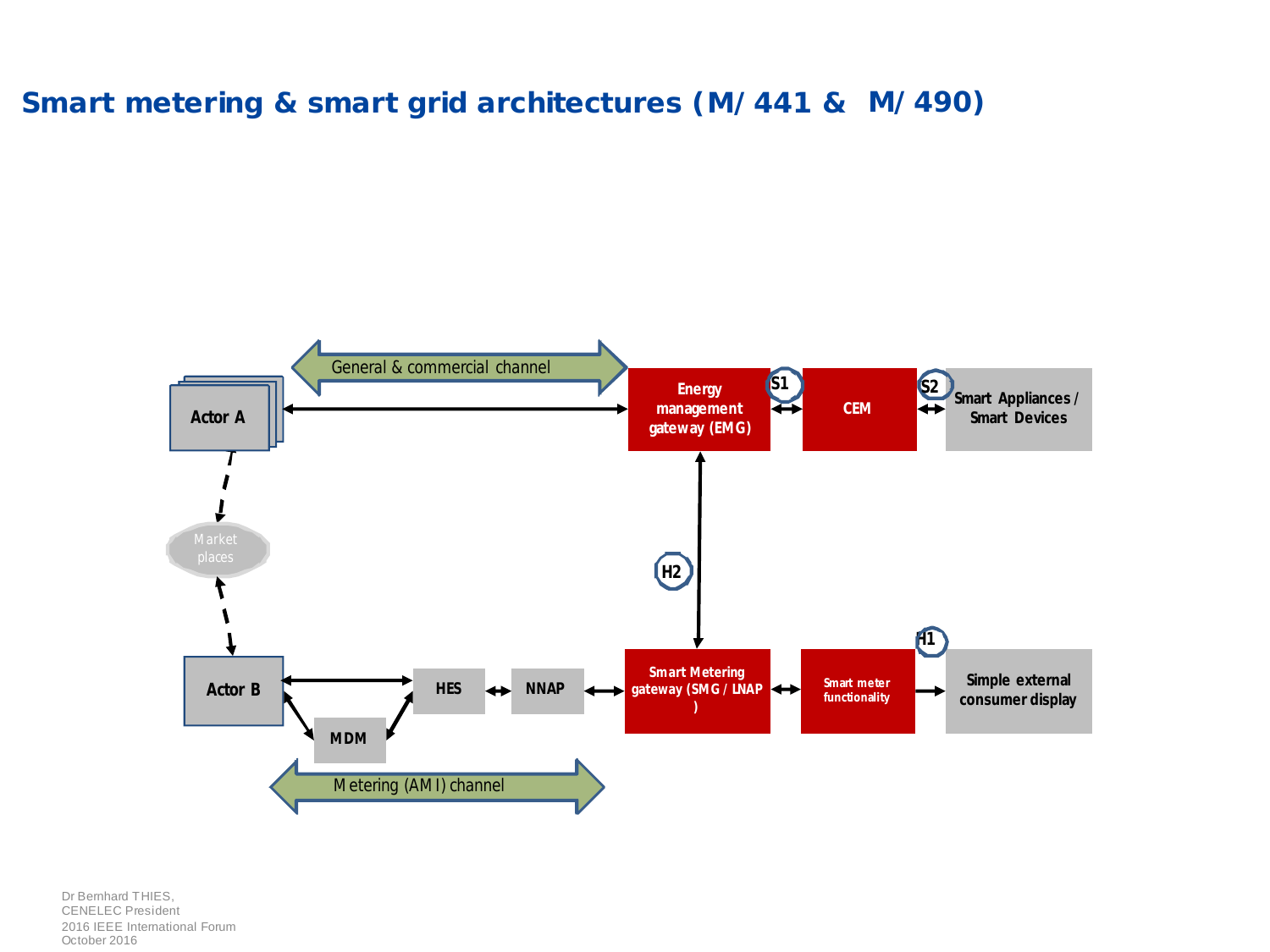#### **Smart metering & smart grid architectures (M/441 & M/490)**

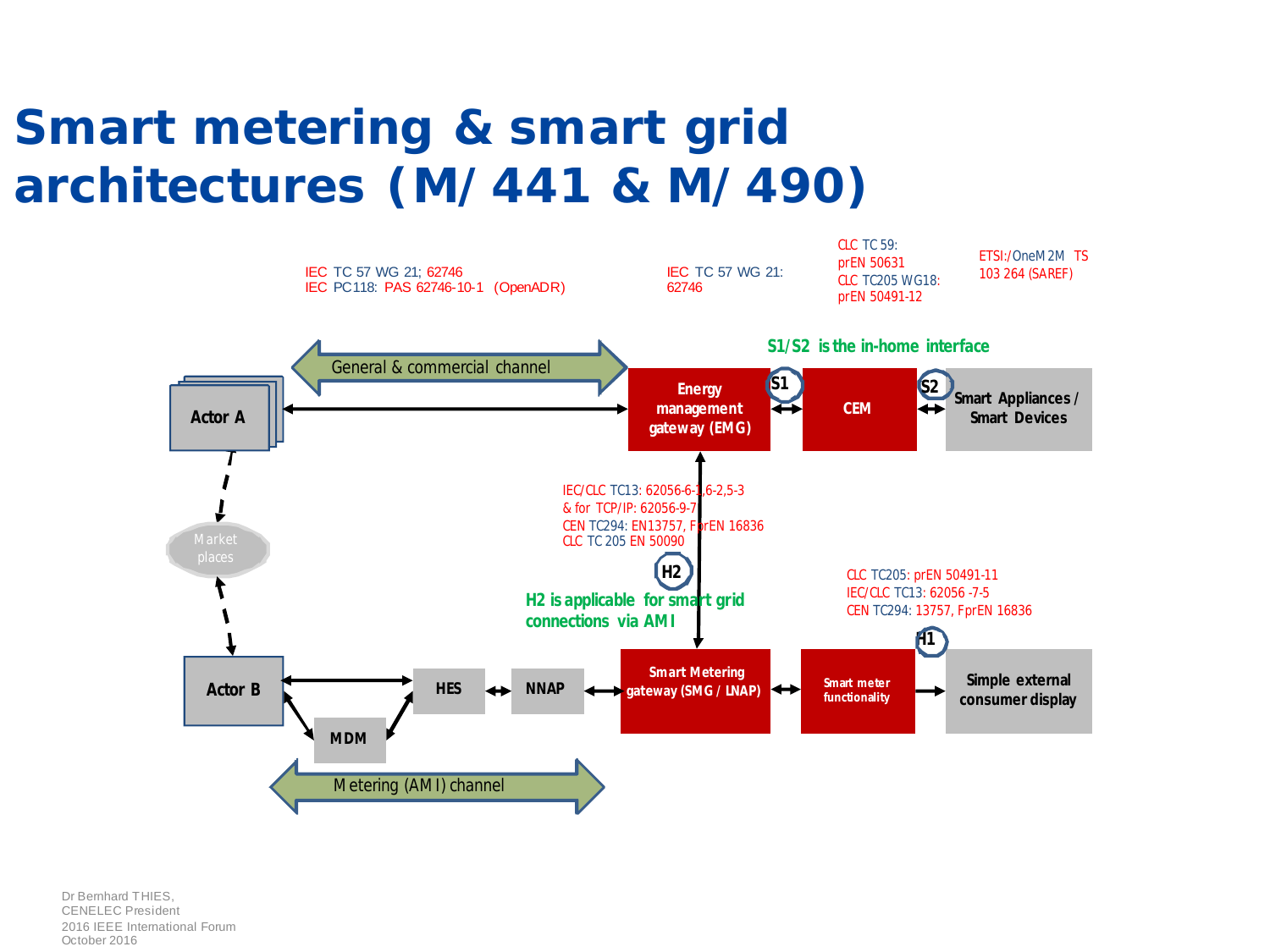#### **Smart Meters and Smart Homes**

**CENELEC TC 205 'Home and Building Electronic Systems' -** Standards series EN 50090 smart home and building protocol

- European standardized Hardware requirements for home and building automation products
- Smart metering/grid specific extensions (part of M/441)

**Smart energy meters are essential components of**

**Smart homes**

•EN 50491 Part 11 'Smart Metering- Application Specifications -Home Display' – published in May 2015

•EN 50491 Part 12 'Smart grid - Application specification - Interface and framework for customer' **under development**

•CLC/TS 50560:2014 'Interoperability framework requirement specification'

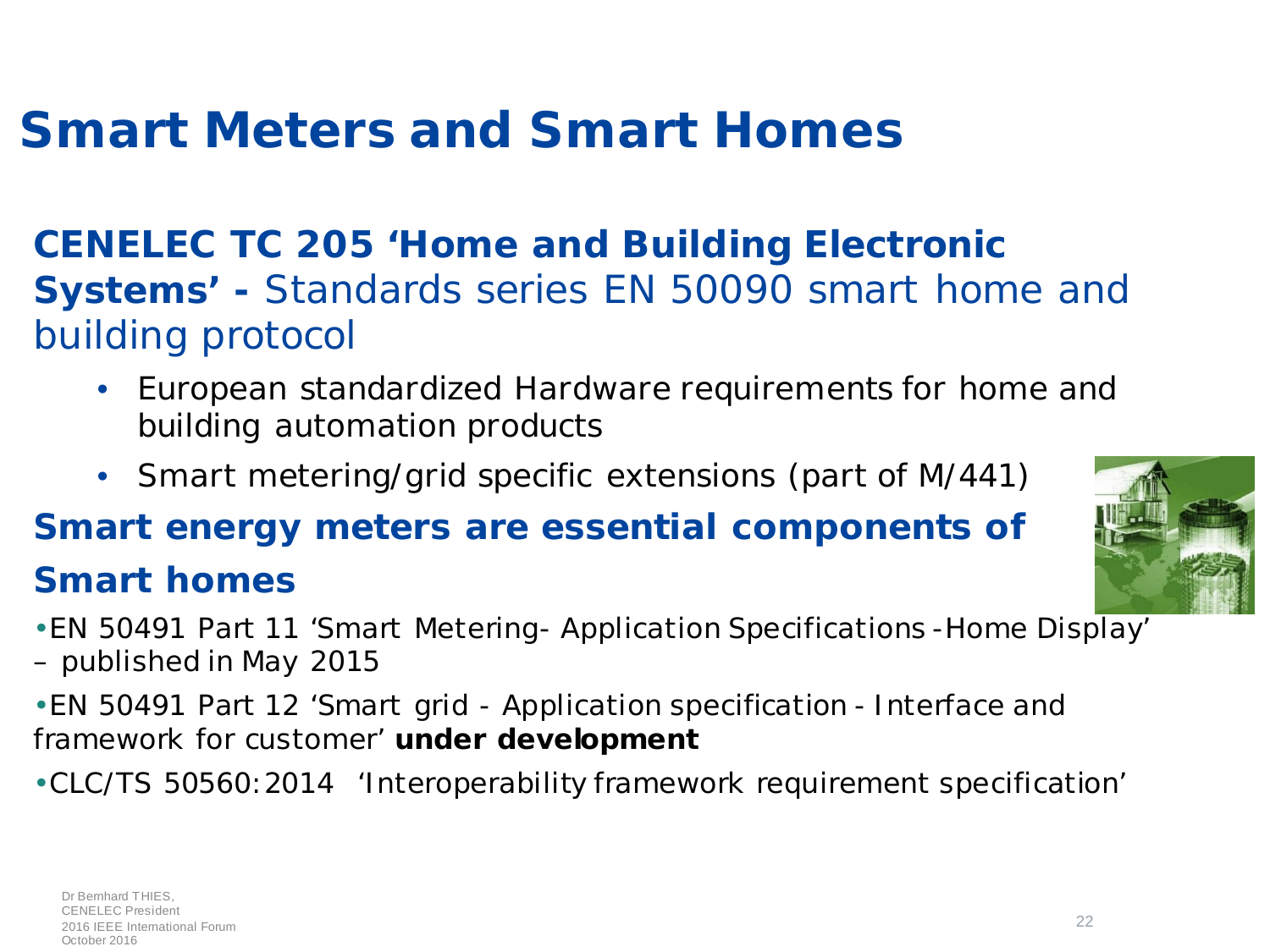### **Conclusions**

- − **CEN-CENELEC-ETSI Smart Meters Coordination Group was pioneer** for smart metering standardization
- **New work is under development** standardisation work will continue to cope with technical improvements and new technologies
- **Additional (informative) reports are available** to support standardization: Use Cases, technical requirements, minimum security requirements
- Close liaison with CEN-CENELEC-ETSI **Smart Grids** Coordination Group
- The Smart Meters Coordination Group work is supporting the **smart meters roll-out in Europe**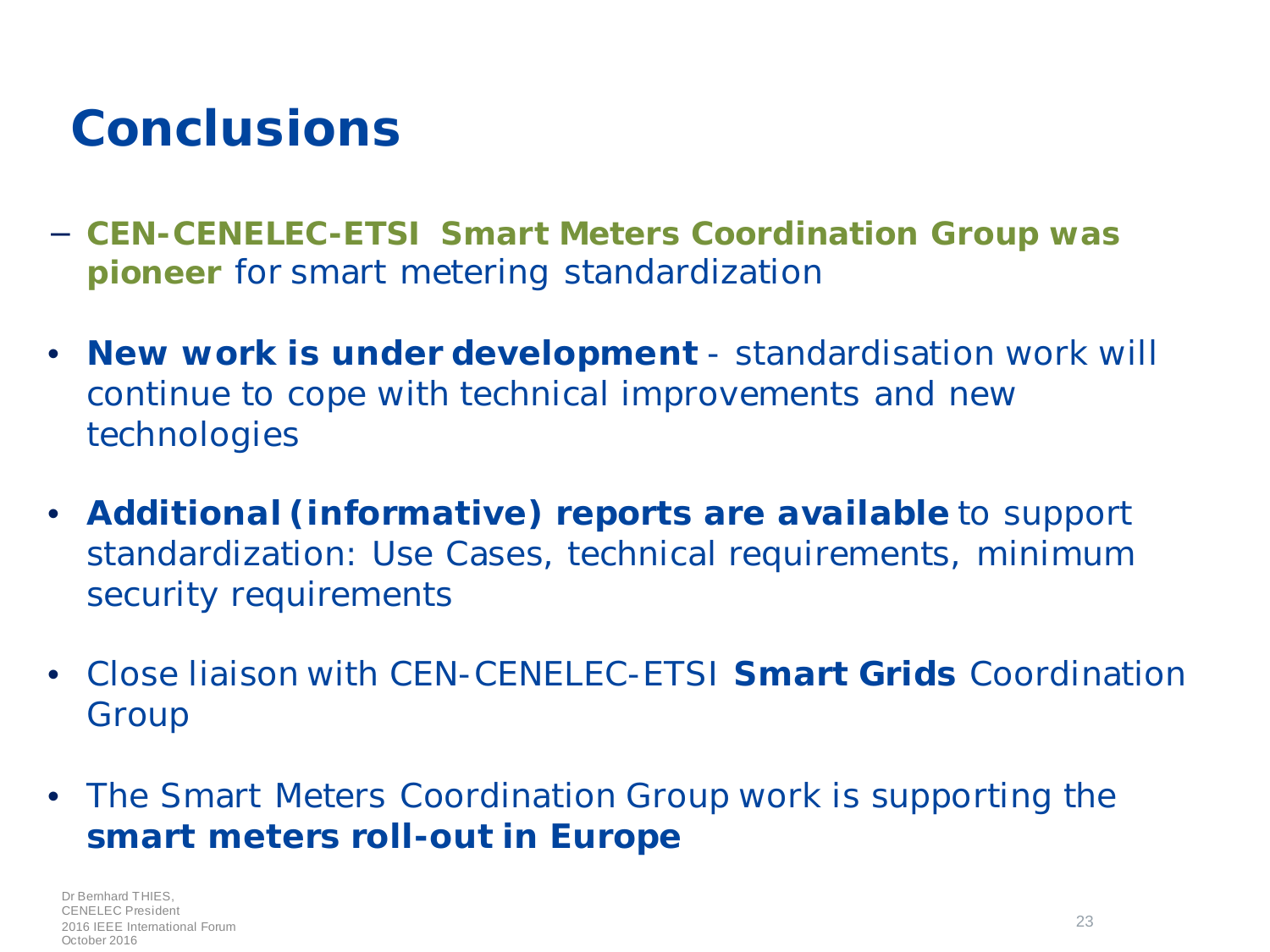